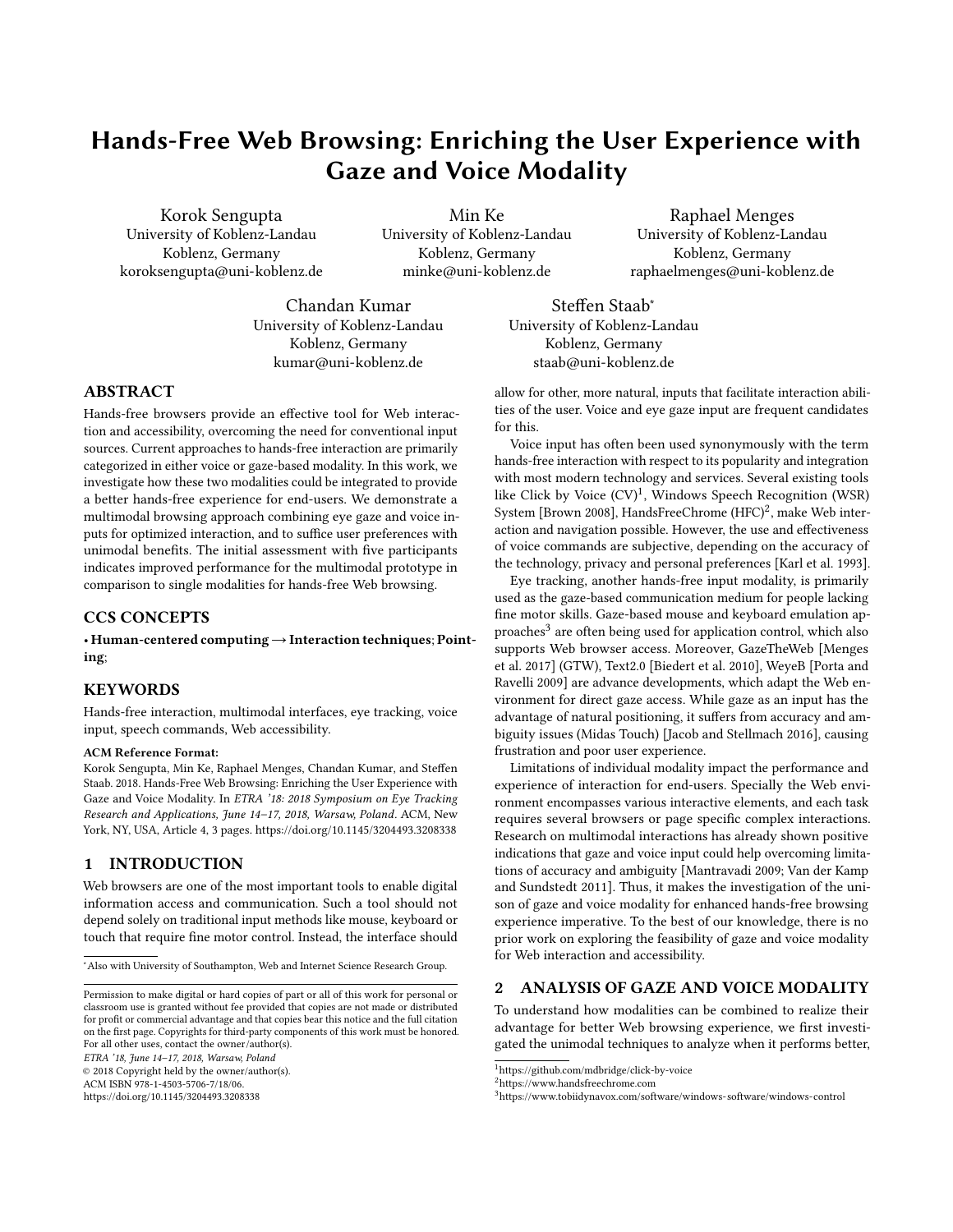and when it is the optimum for browsing interactions. In this regard, we conducted an observational study (with 10 participants) of hands-free browsing operations. HFC and GTW were used as the representative of browsing tools for voice and eye gaze modalities respectively.

There are several implications of the input technology, specific interactions, user preferences and the environment. Certain interactions that do not involve spatial context could be performed much effectively by voice commands, e.g., Web browser specific activities such as opening a new tab, bookmarking. Gaze modality needs multiple selections (by dwelling on menu objects) to accomplish such activities, yielding more time and effort. Similarly, gaze-based URL or search string entry requires dwell-based typing of each character, resulting in a tiresome experience for the users, hence they would rather prefer text entry by speech input. However, it was noted on multiple occasions, speech input cannot interpret the user's vocabulary correctly, resulting in frustration of the user.

Gaze modality appears to provide a better experience with interactions that require spatial context, e.g., the user could intuitively scroll through the desired positions following gaze orientation. In contrast, with voice, users need numerous commands to move up, down, top, bottom, left, right. Some of the users complained that they felt more like reading commands than focusing on the actual page content.

Moreover, there are additional factors concerning the environment and fatigue hampering the user experience, for example, 7 of 10 participants could not pause a video using 'pause' voice command, probably because of background noise from the video. Similarly, the eye tracking accuracy is generally affected by head position, movement and ambient lighting.

Besides the aforementioned user preferences and issues with individual modalities, page specific interactions like clicking a hyperlink induce accuracy and ambiguity issues with both gaze and voice modalities. Due to the accuracy limitation of eye tracking, the user could not click precisely in dense page environment. Voice input is not aware of the spatial context; hence it's challenging to identify which page element the user intended to interact with. In HFC, users need to use a 'map' command that embeds numbering to each interactable element. Users need to dictate a specific number to resolve the ambiguity. The additional effort required to map elements was not considered as natural interaction by the users.

#### 3 MULTIMODAL BROWSING FRAMEWORK

We developed a multimodal browsing framework combining gaze and voice modality to address the above-mentioned issues. The framework incorporates a two-fold integration: unified optimization where gaze and voice could complement each other, and the possibility for users to choose singular modality as per the context.

• Unified Interactions: Users look at the object they intend to interact with [\[Miniotas et al.](#page-2-9) [2006\]](#page-2-9). We employ the phenomena for optimized Web page interaction, where gaze provides the spatial context of attention, and voice plays an important role in confirming users' intention. For the purpose, all the elements of a Web page like links, check boxes, videos, buttons, etc. were extracted. When the user expresses the intention by issuing voice commands, we match the semantics

of all extracted elements (within the gaze focus area) with the voice command, to perform the desired interaction.

• Solitary Interactions: For a better overall experience, either voice or gaze mode could be chosen for interactions with respect to performance (e.g., menu operations/text entry by speech commands, scrolling by gaze), depending on the environment (e.g., gaze in noisy conditions). Also, irrespective of the performance and environment, it could be simply chosen as a "fall-back option" when one mode does not work (e.g., not able to enter a particular word correctly by speech could be frustrating, and eye typing might be used instead). Furthermore, voice or gaze input could be demanding and cause "fatigue", where the proposed multimodal environment provides an option for the user to switch between the two hands-free options based on their mood and preferences.

Implementation. The implementation of the multimodal framework is based on GTW, an open source gaze-controlled browser encompassing  $\mathrm{CEF}^4$  $\mathrm{CEF}^4$  and a custom graphical browser interface [\[Ku](#page-2-10)[mar et al.](#page-2-10) [2017\]](#page-2-10). Therefore, the look and feel of the multimodal system is centered towards the GTW eye-tracking interface. We integrate the unimodal voice commands and merge specific voice commands with gaze fixation location for optimized interaction. The voice commands are first recorded in an audio buffer which is sent to the Google Speech API<sup>[5](#page-1-1)</sup>. Contents of the "transcript" received from the Google Speech API is then mapped to the defined command, using the Levenshtein distance as distance measurement.

Evaluation. A pilot trial with 5 participants, aged between 22 to 28 years (mean = 26.2 years; SD = 2.384) was conducted. SMI RED-n eye tracker with a sampling rate of 60Hz was used for gaze interpretation. The eye tracker was attached to a 24-inch monitor. The inbuilt microphone of the laptop that was connected to the 24-inch monitor was used to record voice commands. The participants were asked to perform browsing operation including search, navigate (for both text and video content), and bookmark pages. The average task completion time was 19.9 seconds for the multimodal browser, 103.5 seconds for GTW, and 27.0 seconds for HFC. The initial results and feedback are promising for multimodal browsing framework. Moreover, results also highlight an improved performance for unified interactions, i.e., link selection activity performs 70% better for multimodal browser in comparison to unimodal approach.

## 4 CONCLUSION

In this paper, we discussed a multimodal framework and initial prototype for hands-free Web browsing, where the users could effectively perform various browsing operation using gaze and voice input. In future, we aim to enhance the features and experience, by integrating low-level semantics of Web pages, and technical advancements of offering continuous voice stream input. We also plan to conduct thorough evaluation and analysis how end-users adapt to the multimodal concept with respect to performance, feasibility, individual preferences, and environment.

<span id="page-1-0"></span><sup>4</sup><https://bitbucket.org/chromiumembedded/cef>

<span id="page-1-1"></span><sup>5</sup><https://cloud.google.com/speech/>